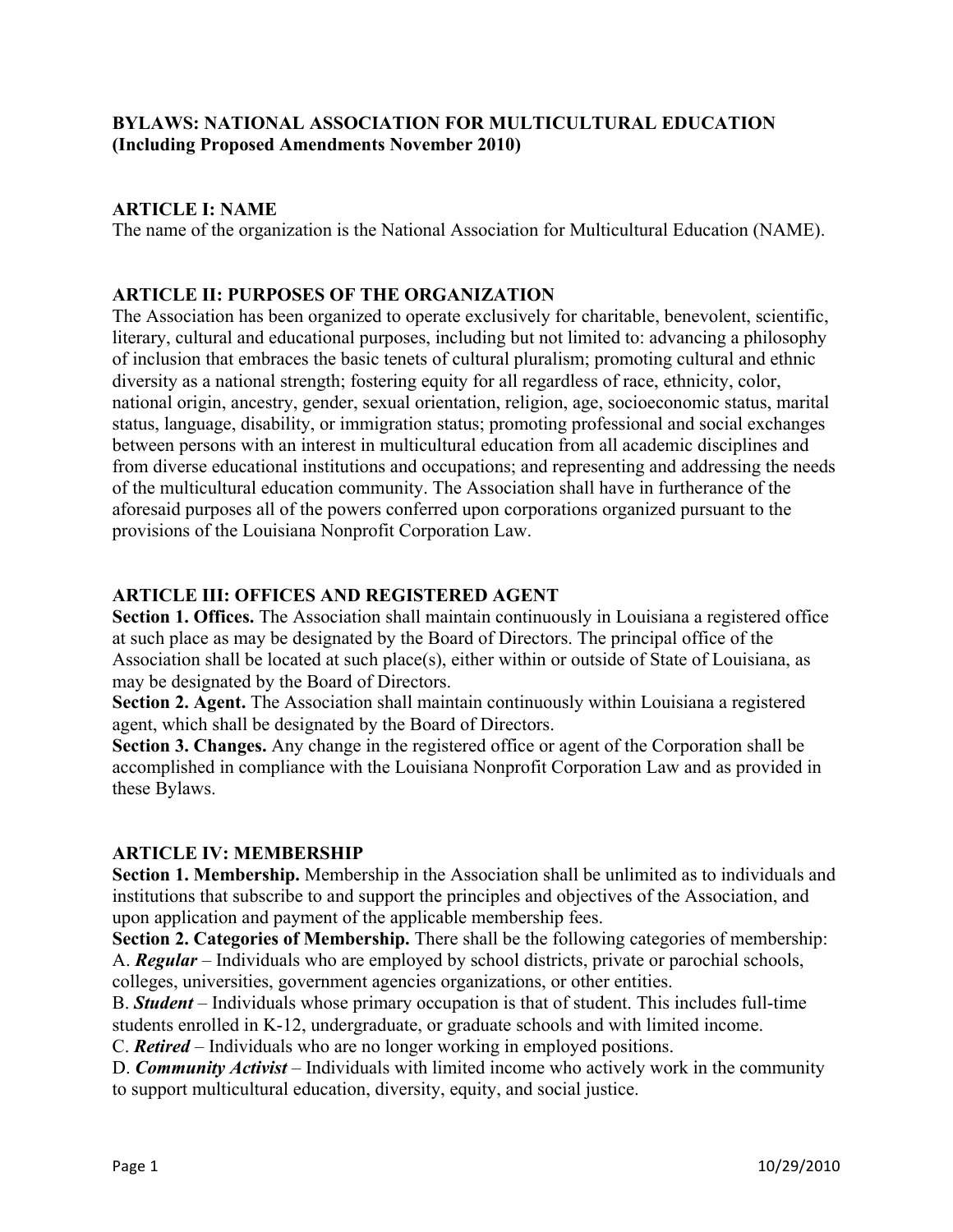E. *Institutional* – Schools, school districts, colleges, universities, government agencies, organizations, or other institutions.

F. *International* – Individuals who live outside the United States, the District of Columbia, Puerto Rico, Virgin Islands, America Samoa, Guam, Northern Mariana Islands, Trust Territory of the Pacific, and the Republic of Palau.

G. *Lifetime* – Any individual wishing to join and receive the benefits of NAME through the course of their lives or the life of the organization.

**Section 3. Institutional Membership Privileges.** An institutional member receives two sets of materials and may send staff and associates of the institution to Association conferences at the discounted rate for members. Institutional members may designate two individuals as voting representatives, but these representatives are not eligible to stand for election as a member of the Board of Directors.

**Section 4. Dues Year.** The dues year for a member shall begin on the date that the first payment is received. All dues are payable by the first day of a member's membership year.

**Section 5. Good Standing.** A member shall be deemed to be in good standing when that member has paid all applicable dues, fees, and assessments. A member in good standing shall be qualified to exercise any right or privilege of membership.

**Section 6. Representation of Membership.** Membership does not convey an endorsement or accreditation by NAME and should not be represented as such in publications, on websites, or in other communications. Such misuse shall lead to revocation of membership

**Section 7. Annual Dues.** Annual or other dues and assessments for membership, including creation of various levels of dues for each category of membership, as well as the privileges and benefits accorded categories of membership, shall be determined by the Board of Directors.

## **ARTICLE V: ANNUAL MEMBERSHIP MEETING**

**Section 1**. **Membership Meeting.** The Association shall meet once a year during the NAME Annual Conference or at such other time and at a place designated by the Board of Directors. During this meeting the members of the Association shall meet in plenary session to transact any business of the Association.

**Section 2. Special Meetings.** Special meetings of the members shall be called by the President on written request of at least a majority of members in good standing, provided, however, that no more than one quarter of the petitioning members shall reside in the same region, or on written request of two-thirds of the Board of Directors. The petitioning members shall state with particularity the item(s) of business to be considered at the special meeting. When a special meeting is thus called, the Secretary shall duly mail proper notice to the last known address of each member of the Association for receipt at least thirty (30) days before such special meeting is to be held. The notice shall specify the time and place of the meeting and the items of business to be considered. No other business shall be transacted at the special meeting other than that which is specified in the notice of the meeting.

## **ARTICLE VI: OFFICERS**

**Section 1. Officers.** The Officers of the Association shall be a President, a President-Elect, the Immediate Past President, a Secretary, and a Treasurer, and such other officers as may from time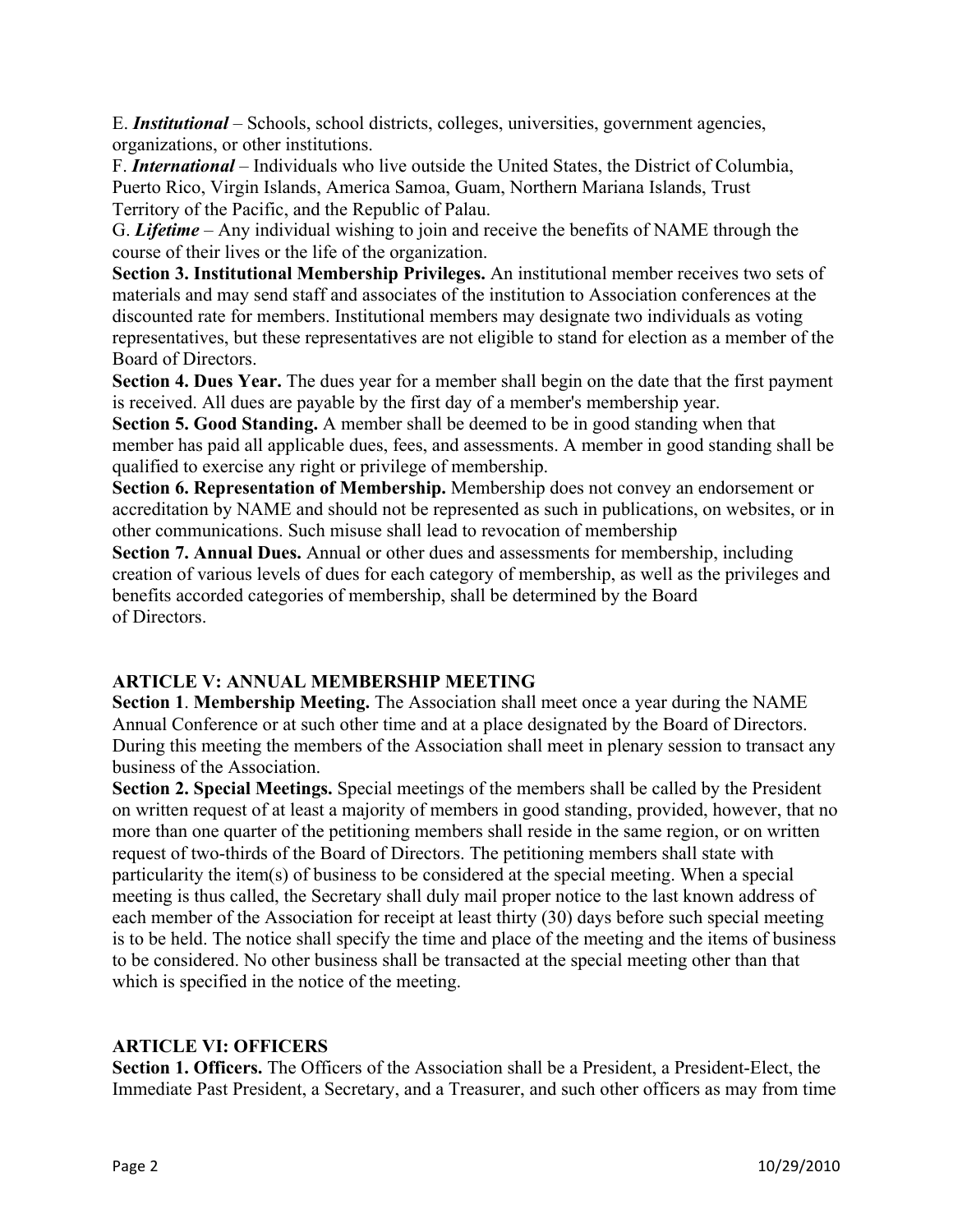to time be deemed advisable by the Board of Directors.

**Section 2. Eligibility.** Each officer of the Board of Directors must be a member in good standing of the Association for at least two years, and must have served the Association.

**Section 3. Election and Terms.** Officers shall be elected as set forth in these bylaws. The term of the President, President-Elect, and Immediate Past President shall be two years. The term of the Secretary and Treasurer shall be three years. The term of an Officer shall also expire by his or her death, resignation or removal in accordance with these bylaws. With the exception of the Treasurer, officers shall not be eligible to succeed themselves after two consecutive terms in their respective offices.

**Section 4. Vacancies.** If the office of the President becomes vacant, the President-Elect shall become President for the unexpired term and for the term for which he/she was originally elected. If the Office of the President-Elect becomes vacant, the Board of Directors shall elect one of its members for the unexpired term. If any other executive office of the Board becomes vacant, the Board of Directors shall elect an eligible member to fill the office for the unexpired term. Service in an office for the unexpired term shall not make the officer ineligible for nomination or election to that office or any other office.

**Section 6. Compensation.** All of the Officers of the Association shall serve without compensation, but may be reimbursed for necessary and appropriate expenses, upon approval of the Board of Directors.

### **ARTICLE VII: DUTIES OF OFFICERS**

**Section 1. President.** The President shall be the chief operating officer of the Association and shall preside at meetings of the Board of Directors, the Executive Committee of the Board of Directors, and the Annual and Special Membership Meetings. The President, as directed by the Board of Directors, shall supervise and direct the affairs of the Association in accordance with policies and directives approved by the Board of Directors. Unless otherwise provided in these bylaws or by the Board of Directors, the President shall appoint a parliamentarian and the chairperson and members of each committee of the Association and may appoint such special assistants and/or consultants as he or she may deem necessary and appropriate, with the exception of the Annual Conference Committee whose membership shall be appointed by the President-Elect. Such special assistants or consultants, when appointed by the Association's

President and with the approval of the Board of Directors, shall serve without compensation. **Section 2. President-Elect.** The President-Elect shall coordinate the Association's Annual Conference with the Annual Conference Committee Chair and the Executive Director; coordinate and supervise special projects; perform such other duties as the President and the Board of Directors may assign; and, except as otherwise provided, the duties of the President when the President is disabled from performing his or her duties or absent from meetings where the President would normally preside. The President-Elect shall succeed to the Office of President at the conclusion of the Annual Membership Meeting following the conclusion of the term of office of the presiding President. The President-Elect shall appoint the members of the Conference Committee.

**Section 3. Immediate Past President.** The Immediate Past President shall advise the President and perform duties as requested by the President and also act as the correspondence secretary for the Board.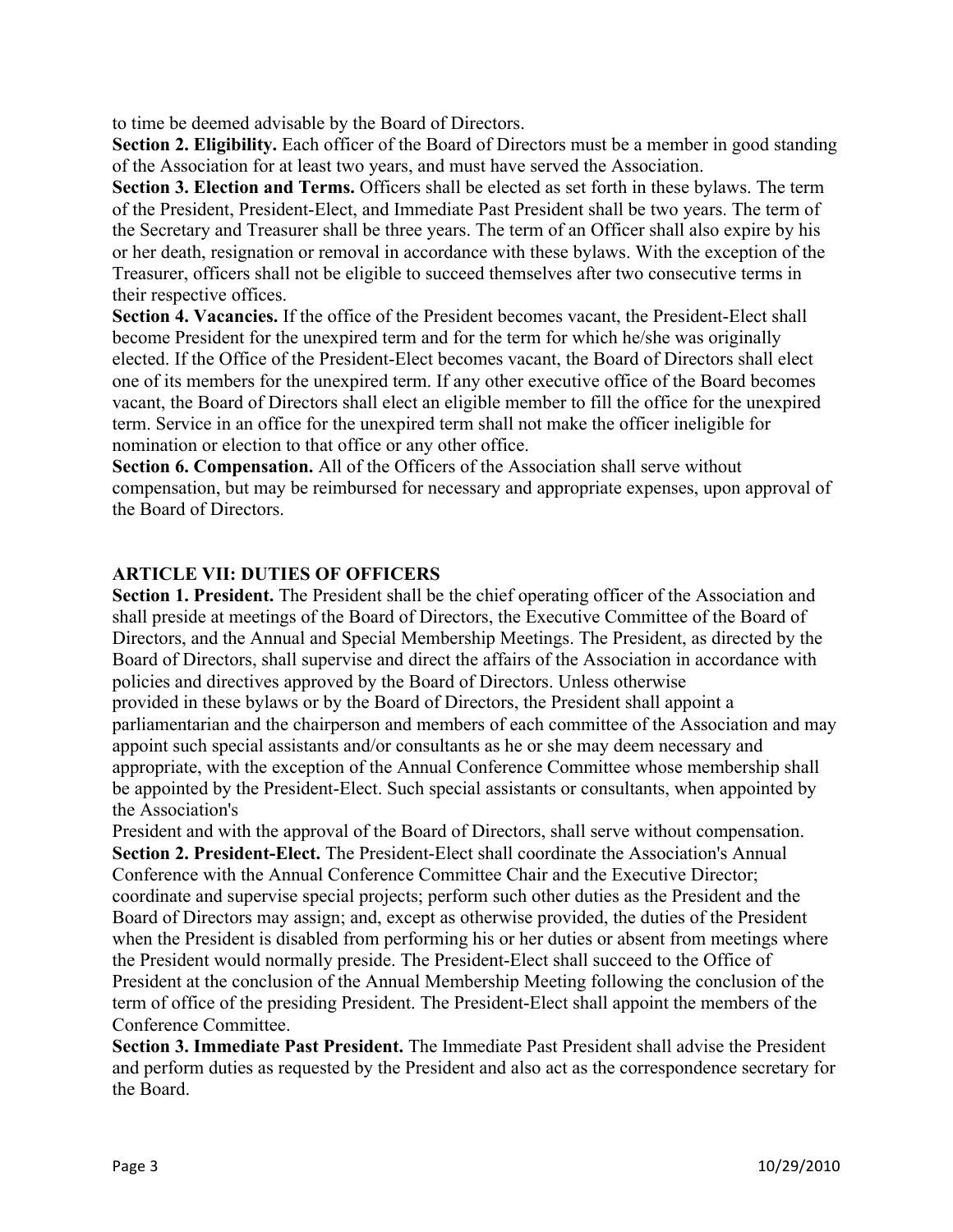**Section 4. Secretary.** The Secretary shall keep the minutes and records of the meetings of the Board of Directors, Executive Committee, and Annual and Special meetings of the Association; update regularly the Associations policy and procedures manual; and generally perform all duties customary to the office of Secretary.

**Section 5. Treasurer.** The Treasurer shall be responsible for and supervise the methods and procedures used in the receipt, collection, recording and safekeeping of all funds, and the procedures for disbursements in the books of the Association. The Treasurer shall report on the financial condition of the Association at all membership meetings, meetings of the Board of Directors, and at other such times when called upon by the President. The Treasurer shall make the financial books and records of the Association available for examination and audit by independent accountants. A financial manager will be appointed by the Treasurer to whom she/he will report. This appointment is subject to Board approval.

**Section 6. General Duties and Powers.** In addition to the duties and powers of the Officers as provided in these bylaws, the officers shall exercise such powers and perform such duties as shall be determined by the Board of Directors.

## **ARTICLE VIII: BOARD OF DIRECTORS**

**Section 1. General Powers and Duties.** The affairs and property of the Association shall be managed and directed by a Board of Directors. The Board of Directors shall control, formulate policy for, and administer the affairs of the Association during the period between annual and special meetings of the members. The Board of Directors shall appoint and define the duties of an Executive Director and other staff. The Board of Directors shall have the power to change the registered agent and registered office of the Association. The Board of Directors shall have, and may exercise, any and all powers provided in the Articles of Incorporation and the Louisiana Nonprofit Corporation Law as are necessary or appropriate to carry out the purposes of the Association.

**Section 2. Composition.** The Board of Directors shall consist of twenty-three (23) persons. The number of directors may be increased or decreased from time to time by an amendment to these bylaws, but shall be no less than three (3) and no more than twenty-five (25), in concurrence with the Articles of Incorporation. There shall be one vote per member of the Board. The Board of Directors shall be composed of:

1. The President, the President-Elect, the Immediate Past President, the Secretary, and the Treasurer, (5)-- forming the Executive Committee of the Board.

2. Three (3) Directors elected at-large. The directors elected at large shall include one representative of each of the following constituent groups: P-12 education, higher education, or students.

3. Ten (10) Regional Directors, elected by respective regional membership.

4. Five (5) representatives from the Founding Members, one of whom shall be the Association's Founding President.

5. The /Parliamentarian, who shall be appointed by the

President in consultation with the Board of Directors for a 2-year term.

6. One such specific concern, to which all members of the Association must remain ever vigilant, is the over and under-representation of specific groups. The Association must also ensure that board members represent the continuum of educational and other settings1 in which its members work. In the event that persons elected to the NAME Board of Directors comprise an overly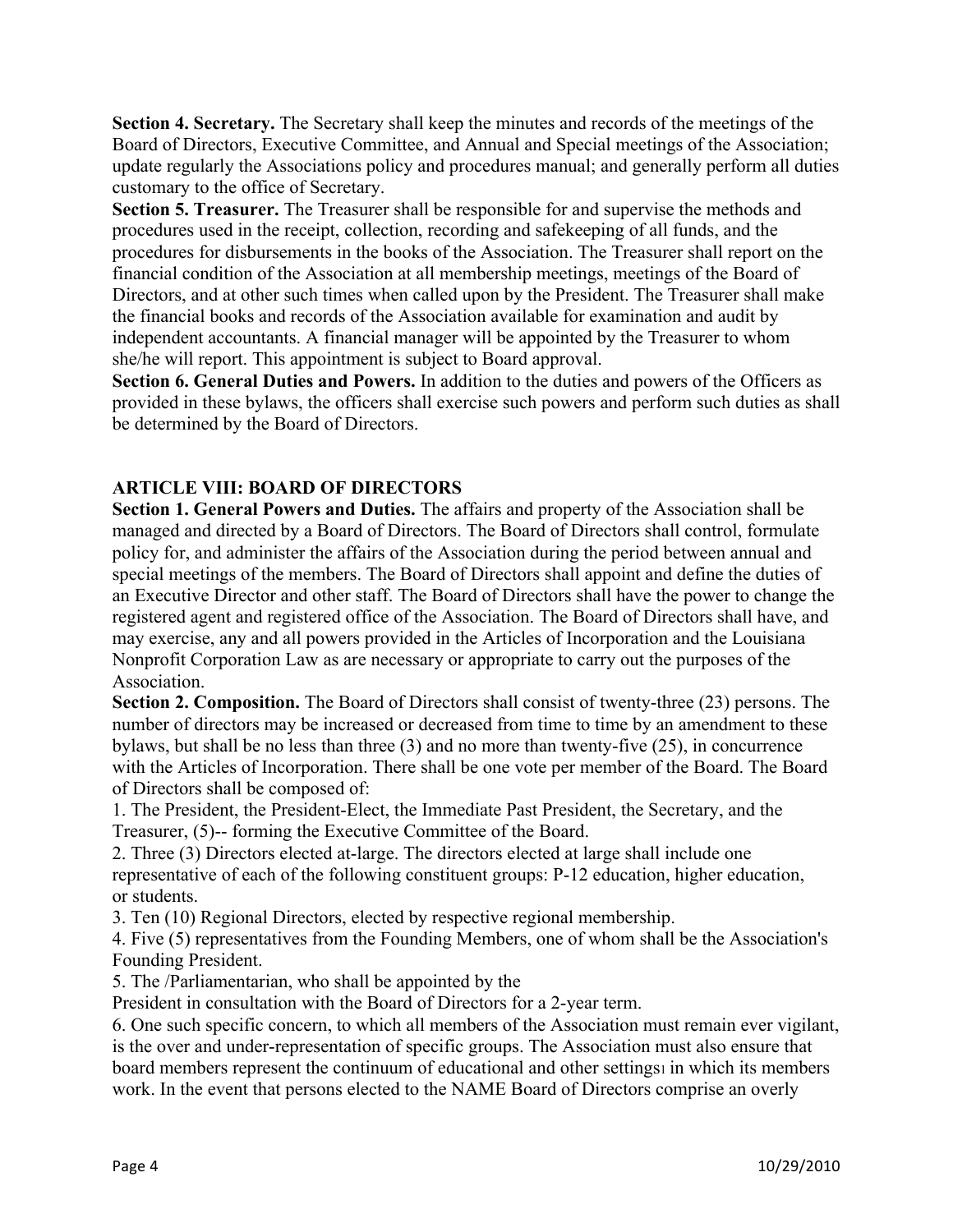homogeneous group, based on race and gender within the Executive Committee (3 of 5), the Members at Large (2 of 3), or the Regional Directors (5 of 10), the incumbent Board members or the founding members will take corrective action which may include the nullification of the election on the basis of the lack of diversity and initiate a new nomination and election process. Every effort should be made to avoid the need for an election nullification by actively recruiting a diverse pool of nominees for all elected positions on the Board.

### **Section 3. Eligibility and Term.**

- A. All Board members must (1) be members in good standing of the Association; (2) be an active, participating member of NAME for at least two years; (3) attend two meetings of the Board of Directors annually at his/her, or his/her institution's expense; (4) register for and attend the annual conference at which he or she would be sworn into office; (5) contribute resources to enhance the goals and mission of NAME; and (6) (a) must subscribe to a NAME Life Membership by paying annually for five years or the total amount may be paid in one sum **OR** (b) contribute to the growth of the organization in other ways and contribute resources to enhance the goals and mission of NAME.
- B. The term of the Officers of the Association are delineated in Article VI.
- C. At-Large members of the Board of Directors shall be elected to serve for a term of three years and may serve no more than two consecutive terms.
- D. Regional Directors shall reside within the region they are representing; shall be elected to serve a term of three (3) years, and may not serve more than two (2) consecutive terms. The representatives from the Founding Members shall serve a term of one (1) year and may serve consecutive terms. The
- E. Founders shall elect its representatives annually and inform the President and the Board. The Parliamentarian shall serve a term of two (2) years and may not serve more than two (2) consecutive terms.

**Section 4. Duties of Directors.** At-large members and representatives of the Founders shall take on responsibilities for a specific committee or activity as determined by the needs of the Association and recommended by the Executive Committee. The duties of the officers and regional directors of the Association are outlined in Articles VII and XII respectively. **Section 5. Vacancies.**

A. Any vacancy in the Executive Committee, caused by reason of death, resignation or disqualification shall be filled in accordance with Article VI.

B. Any vacancy among the At-Large Members and Regional Directors, caused by reason of death, resignation or disqualification shall be filled by an eligible member in good standing of the Association, upon the recommendation of the President and the vote of the Board of Directors.

**Section 6. Resignation.** A Director may resign at any time by giving notice thereof in writing to the President.

**Section 7. Removal.** After prior written notice and an opportunity to be heard, a Director may be removed by a three-quarters (3/4) vote of the other Directors in office at a regular meeting of the Board or at a special meeting called for that specific purpose. Failure to attend two (2) consecutive meetings of the Board of Directors may constitute cause for automatic removal, without notice, under this Section of the Bylaws.

**Section 8. Compensation.** All of the Officers of the Association shall serve without compensation, but may be reimbursed for necessary and appropriate expenses, upon approval of the Board of Directors.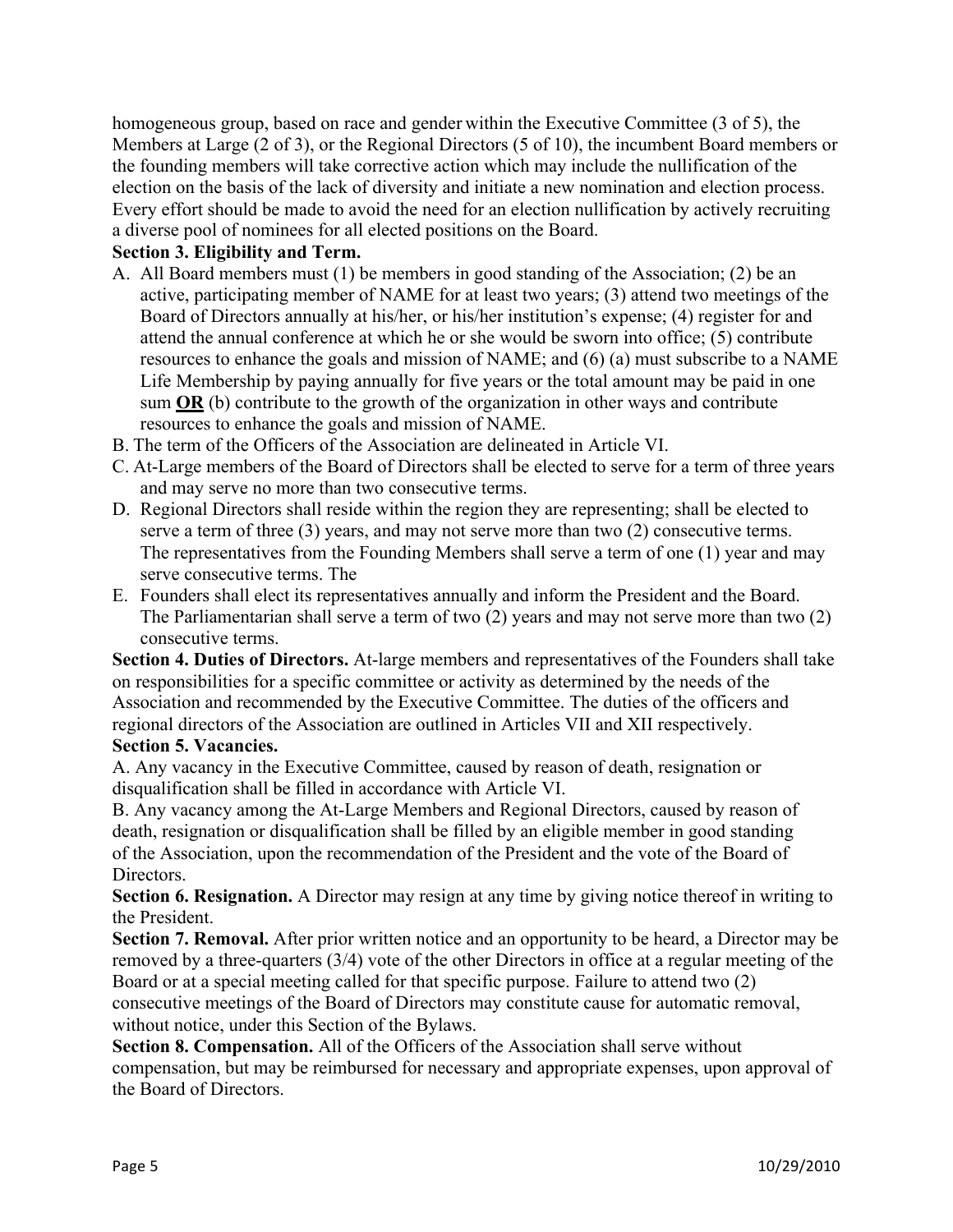# **ARTICLE IX: MEETINGS OF THE BOARD OF DIRECTORS**

**Section 1. Time and Place of Meetings.** Regular meetings of the Board of Directors shall be held no fewer than two times each year. In addition, the Board of Directors shall hold one regular meeting during the Annual Conference. The time and place of regular meetings of the Board of Directors shall be designated by the Board of Directors and announced in the Association's publication or posted on the Association's website at least thirty (30) days in advance of the meeting date.

**Section 2. Written Notice of Meetings.** Written notice of all regular meetings shall be sent to the Directors at least sixty (60) days in advance of the meeting date.

**Section 3. Special Meetings.** Special meetings shall be called at the request of one-third (1/3) of the Directors in office or at the request of the President upon notice of at least fifteen (15) days in advance of the date. The notice shall state with particularity the item(s) of business to be considered at the special meeting. No other business shall be transacted at the special meeting other than that which specified in the notice of the meeting.

**Section 4. Quorum.** At any meeting, the presence of fifty-percent plus one (50%+1) members of the Board of Directors shall constitute a quorum for the transaction of business. In the case of an odd number of sitting Board members, fifty percent will be calculated by rounding down, e.g., 50% of a Board of 21 members would require 10 plus 1 to constitute a quorum (lvb).

**Section 5. Voting.** Except as otherwise provided by law, the Articles of Incorporation or these bylaws, all matters before the Board of Directors shall be decided by a majority vote of the Directors present at a meeting at which a quorum exists.

**Section 6. Action Between Board Meetings.** Any action required or permitted to be taken at any regular meeting of the Board of Directors may be taken without a meeting if the text of the matter needing resolution is sent to all Directors, and a quorum of the Directors vote on the action to be taken. Such consent or decision shall have the same force and effect as a vote of the Board of Directors at a meeting and may be described as such in any document executed by the Association.

**Section 7. Meeting via Conference Calls and Email.** Any and all Directors may participate in a meeting of the Board of Directors, or a committee of the Board of Directors, by means of conference telephone, email, or other communication by which all persons participating in the meeting are able to communicate with one another.

**Section 8. Minutes.** Minutes of the proceedings of the Board of Directors and the Executive Committee shall be open to inspection by any member of the Association.

**Section 9. Open Meetings.** Members of the Association may attend all meetings of the Board of Directors and shall have a voice but not a vote when so attending.

## **ARTICLE X: COMMITTEES OF THE BOARD**

**Section 1. Standing Committees.** The Standing Committees of the Association shall be as follows:

A. Annual Conference Committee [Association President-Elect ]

- B. Awards Committee (Co-chairs: appointed by the Association President)
- C. Bylaws Committee (Chair: appointed by the Association President)
- D. Executive Committee (Chair: Association President)
- E. Membership Committee (Chair: appointed by the Association President)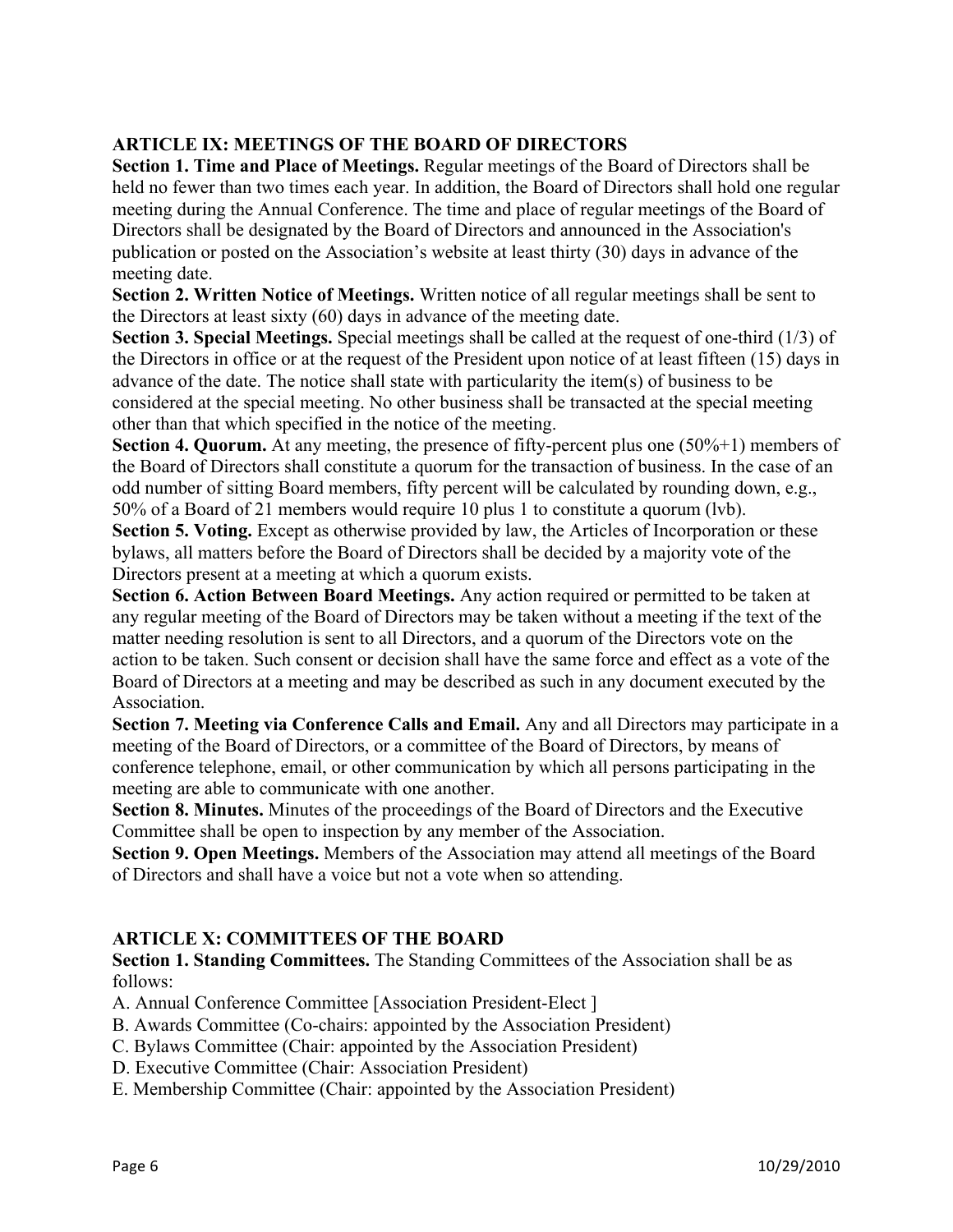F. Planning and Finance Committee (Chair: the Treasurer of the Association)

- G. Development Committee (Chair: appointed by the Association President)
- H. Nominating Committee (Chair: appointed by the Association President)
- I. Publications Committee (Chair: appointed by the Association President)
- J. Communications and Outreach Committee (Chair: appointed by the Association President)
- K. Mentoring Committee (Chair: appointed by the Association President)

**Section 2. Annual Conference Committee.** The Annual Conference Committee shall consist of at least ten (10) members in good standing of the Association; members are appointed by the President-Elect. The Annual Conference Committee shall coordinate, in conjunction with the Executive Director or her/his designee as approved by the Boardthe program development for NAME's annual meetings. Activities include

identifying (with the Board) the theme of the conference; designing the program; identifying, contacting, and confirming keynote speakers; coordinating the review of proposals and selection of those for

presentation as concurrent sessions; managing the preconference institutes, film festival, and exhibits; and providing outreach and publicity for the annual meetings. Ad-hoc committees of the Annual Conference Committee may be established, at the discretion of the chairpersons, to oversee certain of these purposes.

**Section 3. Awards Committee.** The Awards Committee shall consist of at least five (5) members in good standing of the Association; members are appointed by the President. The Committee is responsible for developing the criteria for the annual awards identified by the Board of Directors; seeking nominations for the awards; reviewing the applications; selecting the awardees; and coordinating the awards presentation at the annual conference.

**Section 4. Bylaws Committee.** The Bylaws Committee shall consist of at least three (3) members in good standing of the Association; members are appointed by the President.. The Committee is responsible for overseeing the development and management of the bylaws for the Association and its chapters; and reviewing regularly the policies and procedures approved by the Board of Directors. Activities include the regular and systematic review of the bylaws of new chapters, policies and procedures guiding the association's operations; updating the bylaws as necessary and preparing documents with proposed changes for review and approval by the membership. After the review of a chapter's bylaws and supporting information, the chair of the Committee will make a recommendation to the Board of Directors for the acceptance of a new chapter.

**Section 5. Executive Committee.** The Executive Committee shall consist of the Officers of the Association. The President shall be the Chairperson of the Executive Committee. The Executive Committee, under the policy guidance of the Board, shall act for the Board between meetings and such action shall be reviewed for the Board at its next regular meeting. The Executive Committee shall keep regular minutes of its proceedings and shall provide its report to the Board of Directors.

**Section 6. Membership Committee.** The Membership Committee shall consist of at least one member in good standing from each region of the Association, recommended by the Regional Director for that region; members are appointed by the President. The Membership Committee shall oversee activities to promote membership in the Association. The activities shall include efforts to recruit new members, retain current members, and publicize the Association for membership purposes.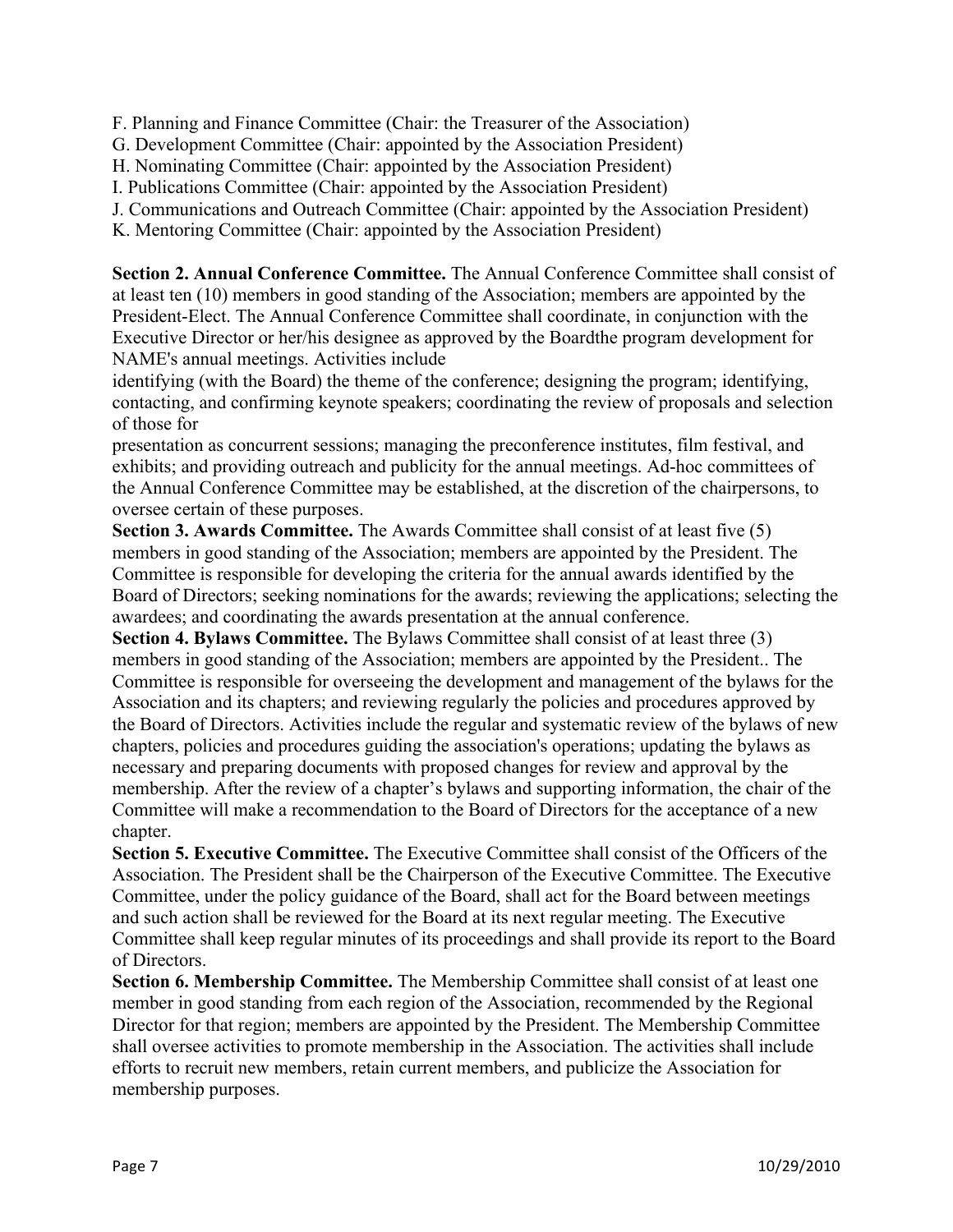**Section 7. Nominating Committee.** The Nominating Committee shall consist of six (6) members of the Association from different regions; members are appointed by the President. The Committee shall oversee and supervise nomination and election procedures. The Committee shall present nominations for offices and positions of the Association. The Committee shall also ensure that nominations for Board members represent diversity on the basis of race/ethnicity, gender, and work setting.

**Section 8.** . **Planning and Finance Committee.** The Planning and Finance Committee shall consist of at least five (5) members in good standing of the Association; members are appointed by the President. The Treasurer shall be a standing member of this committee. The Committee oversees the management of the Association's financial affairs consistent with the organization's strategic plan. Activities include the development of the annual

budget; review of the periodic financial reports; monitoring of investments; and developing recommendations related to investment strategies of the association. In addition, the committee makes recommendations to the Board regarding processes

for directing the Association's strategic planning.

**Section 9: Development Committee.** The Development Committee shall consist of at least five (5) members in good standing of the Association; members are appointed by the President. The Development Committee shall be responsible for creating, implementing, and periodically evaluating a plan to generate diverse revenue streams for the Association. The Committee shall coordinate its work with that of the Planning and Finance Committee. The Development Committee shall also ensure that the values and processes of sources of external funding are consistent with those of the Association.

**Section 10. Publications Committee.** The Publications Committee shall consist of at least five (5) members in good standing of the Association; members are appointed by the President. The Committee shall be responsible for coordinating the production of all print and electronic publications of the Association including newsletters, magazines, and journals.

**Section 11. Communications/Outreach Committee.** The Communications/Outreach Committee shall consist of at least five (5) members in good standing of the Association; members are appointed by the President. The Committee shall be responsible for coordinating use of electronic media for connecting and engaging members of the Association, as well as connecting the Association with relevant external constituencies.

**Section 12. Mentoring Committee.** The Mentoring Committee shall consist of at least five (5) members in good standing of the Association; members are appointed by the President, and shall represent a diversity of work settings. The Mentoring Committee shall oversee the planning and implementation of processes and events for in which more senior and experienced people will mentor younger and/or junior people to assume leadership roles in work that is consistent with the mission of NAME.

**Section 13. Other Committees.** The Board of Directors may create other administrative committees. The extent of authority of such committee(s) shall be provided by the Board of Directors in concurrence with these Bylaws.

**Section 14. Committee Membership**. All committee appointments are for a term of two years. The President shall make such appointments, with the exception of the Annual Conference Committee whose membership shall be appointed by the President-Elect, after seeking nominations from the Board of

Directors. The President shall make these appointments in keeping with the spirit of "inclusion and representation" of the Association. The Nominations Committee may assist the President and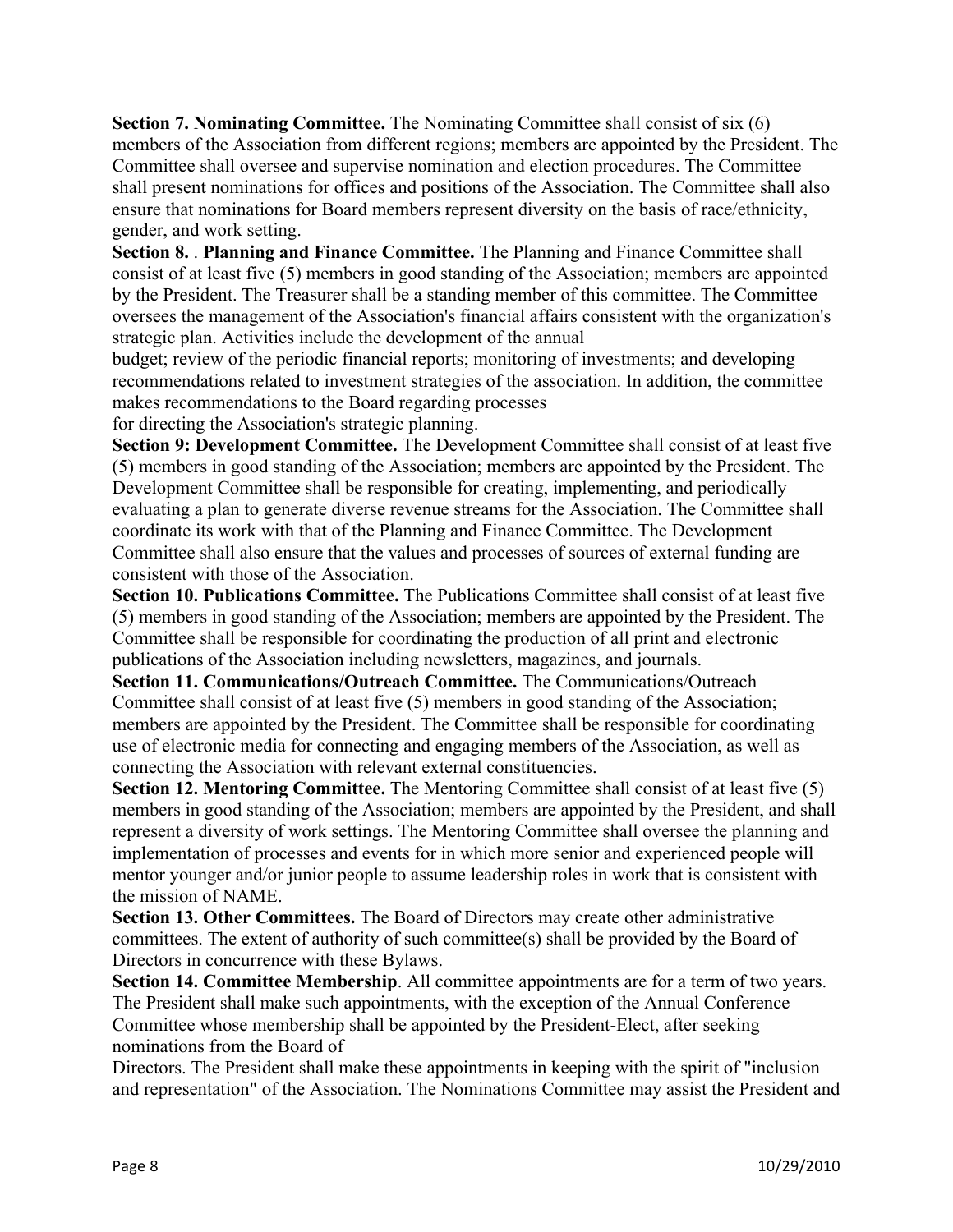Board of Directors in identifying potential committee members. Chairpersons of committees may attend all meetings of the Board of Directors and shall have a voice but, unless otherwise eligible to vote as a member of the Board of Directors, may not vote when so attending. All committee members must be members in good standing of the Association. All committees will have at least one Board member on the committee.

**Section 15. Committee Reporting.** The Committee shall keep regular minutes of its proceedings and provide regular reports to the Board of Directors through the Executive Director.

# **ARTICLE XI: ELECTIONS**

**Section 1. Applications for Nomination.** The nomination of candidates for officers, at-large members, and regional directors of the Association shall be by application to the Nominating Committee. Each application may propose nominees for one or more offices. A biographical resume and statement prepared by the nominee or with the nominee's consent, indicating qualifications for the office sought, the nominee's activities in NAME, and the nominee's support for multicultural education and diverse communities, shall be submitted to the Committee. **Section 2. Eligibility for Nomination.** 

As stated in Article VIII, Section 3: All Board nominees must agree to abide by the bylaws governing the Board of Directors as outlined in Article VIII.

**Section 3. Nominations.** The Nominating Committee shall nominate at least one member ingood standing for any vacant office.

**Section 4. Institutional Member's Right to Vote.** In the election of members of the Board of Directors, an institutional member shall be entitled to designate two entities or individuals to cast one vote each.

**Section 5. Time and Process of Elections.** The election of officers and members of the Board of Directors shall be conducted under the direction and/or supervision of the Nominating Committee. The Chair of the Nominating Committee is responsible to ensure that the election ballots have been sent to each member of the Association in a timely manner. The election of Board members is based on a simple majority of votes for one candidate of those ballots received that are valid. The ballots shall be tabulated by the Nominating Committee and verified by the Board of Directors. The result of the election shall be reported to the membership by the Nominating Committee, and the evidence of the vote of membership will remain accessible for six (6) months for verification by any member of the Board of Directors or any member of the Association, if so desired. The Chair of the Nominating Committee is also responsible to notify all those nominees who were elected to the office, and communicate with all those nominees who were not elected.

**Section 6. Election Schedule.** The Nominating Committee with the approval of the Executive Committee shall review and announce annually the election schedule for the following year consistent with the timing specified in the Articles of Incorporation and these bylaws.

**Section 7. Contestation and Nullification of Election Results.** Any member of the Association can specify, within 45 calendar days of the reporting of election results to the Board of Directors, a tangible and concrete concern about election results. Any concern must be made in writing and must be sent to the organization's Executive Director who shall, as soon as possible,

communicate such concern to the President and the Chair of the Nominations Committee. If any of these three parties believe the issue to be worthy of concern, copies of materials related to the concern will be forwarded to the organization's Parliamentarian. If the Parliamentarian is a party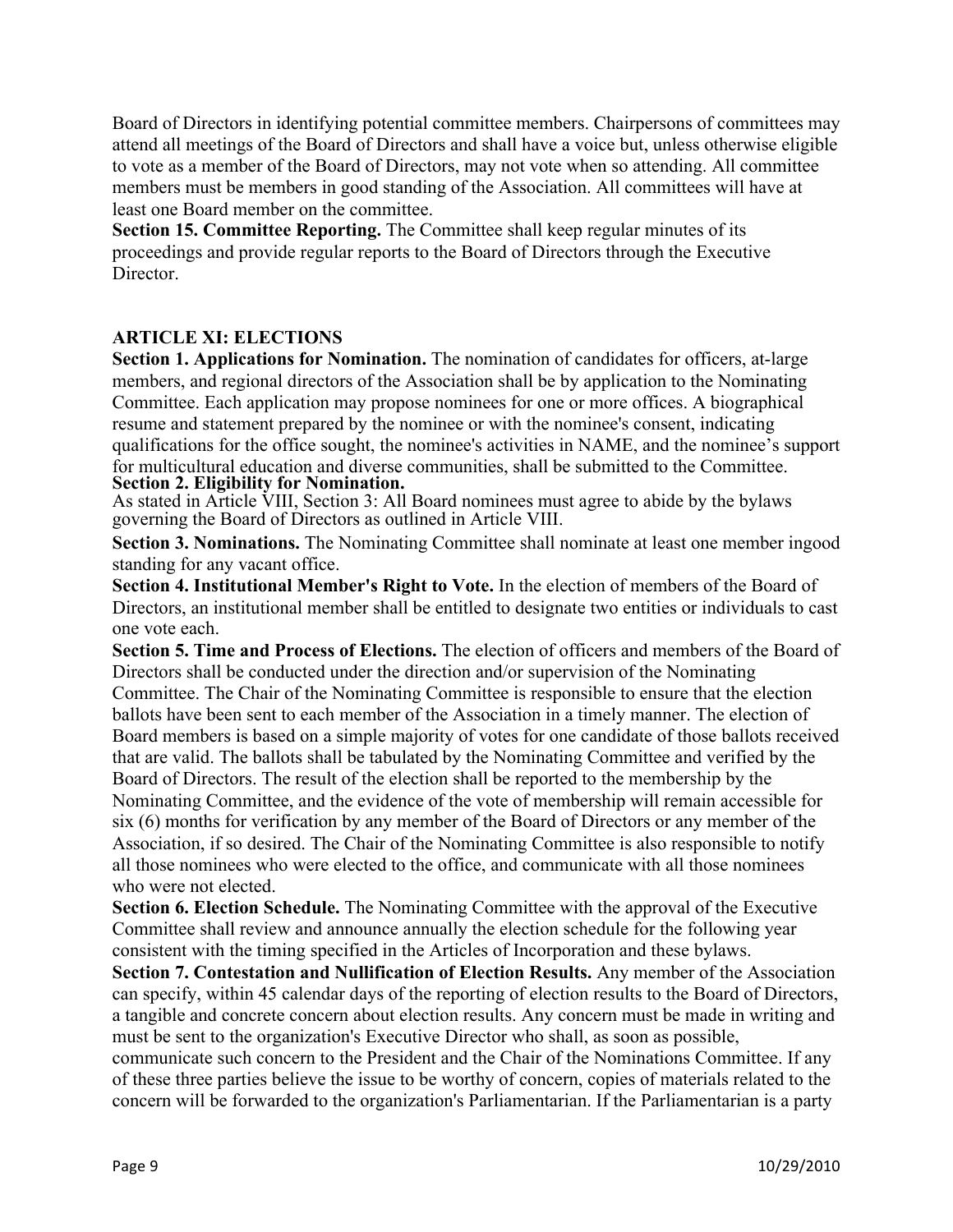to the concern, the President shall designate a neutral member of the Association to conduct the review. Within thirty (30) days the Parliamentarian shall present the concern, the results of his/her review, and ballots to the Executive Committee for resolution. The Executive Committee shall report the concern and proposed resolution to the Board of Directors during that meeting. In the event that the proposed resolution involves, in part or as a whole, the nullification of the elections, the Board of Directors must provide approval. Any Board member(s) whose election is being "contested" shall be excused from the Board of Directors meetings until the concern(s) are fully resolved. The Board of Directors may adapt emergency voting procedure(s) to assure that the validated concern does not influence the re-election.

# **ARTICLE XII: REGIONS AND REGIONAL DIRECTORS**

**Section 1. International Organization.** The Association shall be an international organization deriving a significant part of its strength from its members being organized within the various regions of the United States, the District of Columbia, Puerto Rico, Virgin Islands, American Samoa, Guam, the Republic of the Marshall Islands, the Commonwealth of the Northern Mariana Islands, the Federated States of Micronesia (Chuuk, Kosrae, Pohnpei, and Yap), the Republic of Palau, and the world.

**Section 2. Regions.** Ten (10) regions within the United States and at least one (1) region representing members outside the United States are established for purposes of encouraging members residing within their respective geographic areas to organize, and apply for recognition from the Association as a Chapter.

**Section 3. Regional Directors.** The 10 regional directors within the United States shall be elected members of the Board of Directors. The representative(s) for the regions outside the United States shall be selected from among the current Board members and appointed by the President with the approval of the Executive Committee.

**Section 4. States in a Region.** The regions shall be known as and shall embrace the following states:

Region No. 1 - Connecticut, Maine, Massachusetts, New Hampshire, Rhode Island, Vermont;

Region No. 2 - New Jersey, New York, Puerto Rico, Virgin Islands;

Region No. 3 - Delaware, District of Columbia, Maryland, Pennsylvania, Virginia, West Virginia;

Region No. 4 - Alabama, Florida, Georgia, Kentucky, Mississippi, North Carolina, South Carolina, Tennessee;

Region No. 5 - Illinois, Indiana, Michigan, Minnesota, Ohio, Wisconsin;

Region No. 6 - Arkansas, Louisiana, New Mexico, Oklahoma, Texas;

Region No. 7 - Iowa, Kansas, Missouri, Nebraska;

Region No. 8 - Colorado, Montana, North Dakota, South Dakota, Utah, Wyoming;

Region No. 9 - Arizona, California, Nevada; and

Region No. 10 - Alaska, Hawaii, Idaho, Oregon, Washington, American

Samoa, Guam, the Republic of the Marshall Islands, the Commonwealth of the Northern Mariana Islands, the Federated States of Micronesia (Chuuk, Kosrae, Pohnpei, and Yap), the Republic of Palau..

**Section 5.** Each regional director shall:

A. Conduct outreach throughout the region and support efforts to create new chapters;

B. Assist chapters in organizing and carrying out their responsibilities;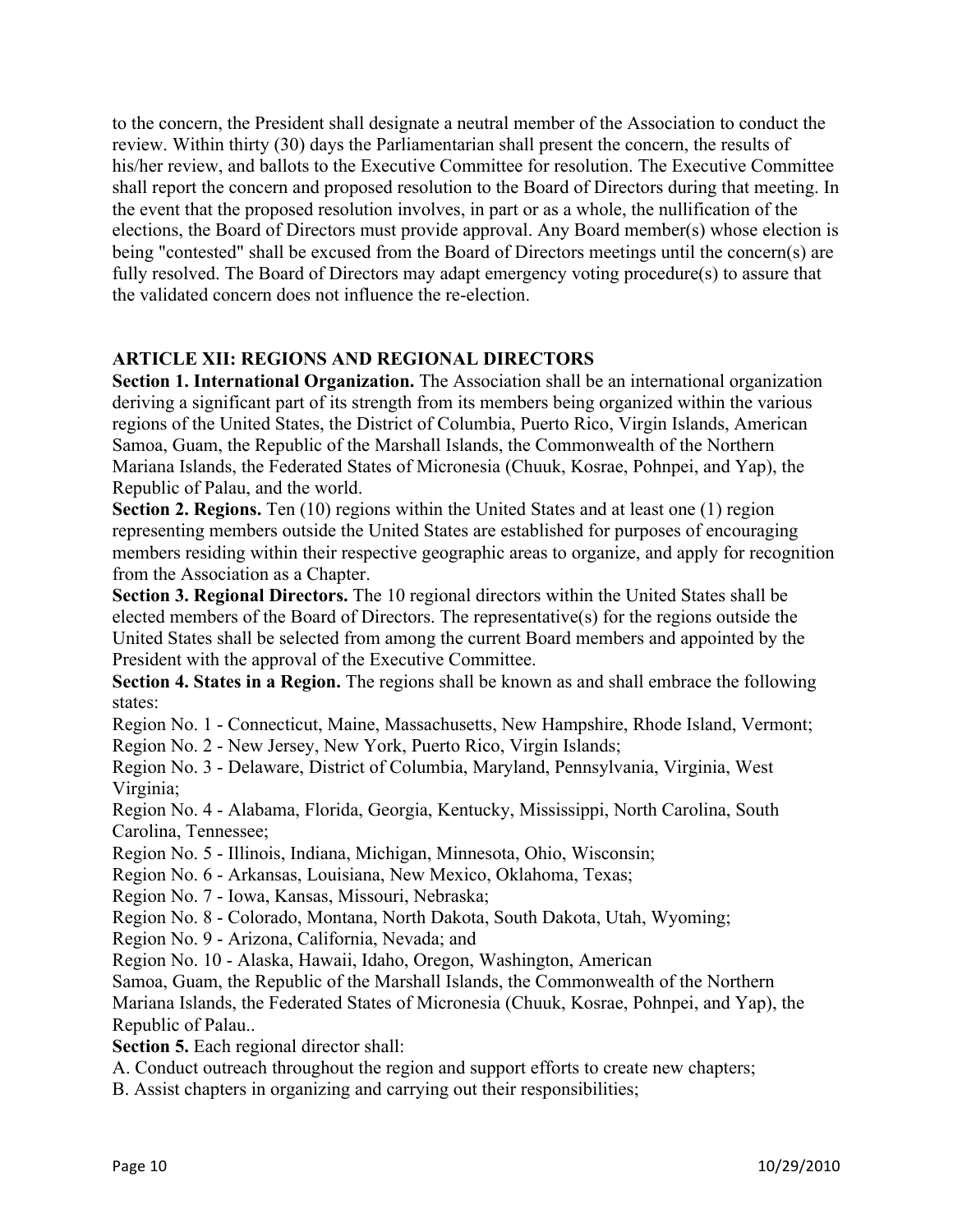- C. Report on regional activities at meetings of the Board of Directors;
- D. Contribute articles on regional activities for the Association's newsletter;

E. Establish a regional advisory committee that includes representatives from chapters in the region;

- F. Submit an annual report on the region's financial and program activities to the national office;
- G. Collect and review annually the financial and program reports from the chapters in the regions.
- H. Convene a regional meeting during the Association's annual conference;
- I. Conduct any and all activities appropriate to advance the principles and objectives of the Association consistent with these bylaws.

**Section 6. Rebates.** Regional Directors shall receive a portion of the annual membership dues of their respective regular and institutional members for the purpose of supporting regional activities.

## **ARTICLE XIII: CHAPTERS**

**Section 1. Chapters.** The Association shall approve chapters for the purpose of encouraging members to organize to support the mission and goals of NAME.

**Section 2. Location of Chapters.** Chapters may be formed on a country or state-wide basis; in a geographic area such as a city, metropolitan area or community; in educational communities such as schools, school districts, community colleges, universities, and technical schools.. Chapter membership should be as inclusive and diverse as possible and should include representatives from students, community activists, P-12 education, higher education, parents, businesses, and others supportive of the work of NAME.

**Section 3. Approval of Chapters.** Chapters shall be recognized by the Board of Directors upon approval by the membership of a petition submitted and signed by ten (10) members of the Association who choose to participate in the chapter; proposed Chapter bylaws; a rationale for establishing the chapter; and a proposed activity plan and budget.

**Section 4. Rebates.** Chapters shall receive a portion of the annual membership dues for members who have designated affiliation with the chapter. The membership categories for which rebates are granted shall be designated by Board of Directors These funds shall be used by the chapter solely for NAME activities and expenses that promote the mission and goals of the Association. **Section 5. Annual Review of Chapters.** The Chapter President shall submit an annual report on the chapter's financial and program activities to the Regional Director. The Board of Directors shall review the annual financial and program reports to determine the active status of chapters. **Section 6. Termination of Chapters.** For good cause and after notice and an opportunity to be heard, the Board of Directors may suspend or terminate a chapter by a two-thirds vote.

## **ARTICLE XIV: FOUNDING MEMBERS**

In recognition of the past efforts, as well as in anticipation of future efforts, of the members who first established the Association in 1990, these individuals shall be known as "Founding Members" and shall be entitled to appoint five of their members to the Board of Directors. Prior to the Association's Annual Membership Meeting, the Chair of the Founders shall present, in writing, to the Association's President and Executive Director the names and contact information of the Founders' designated representatives for the ensuing year.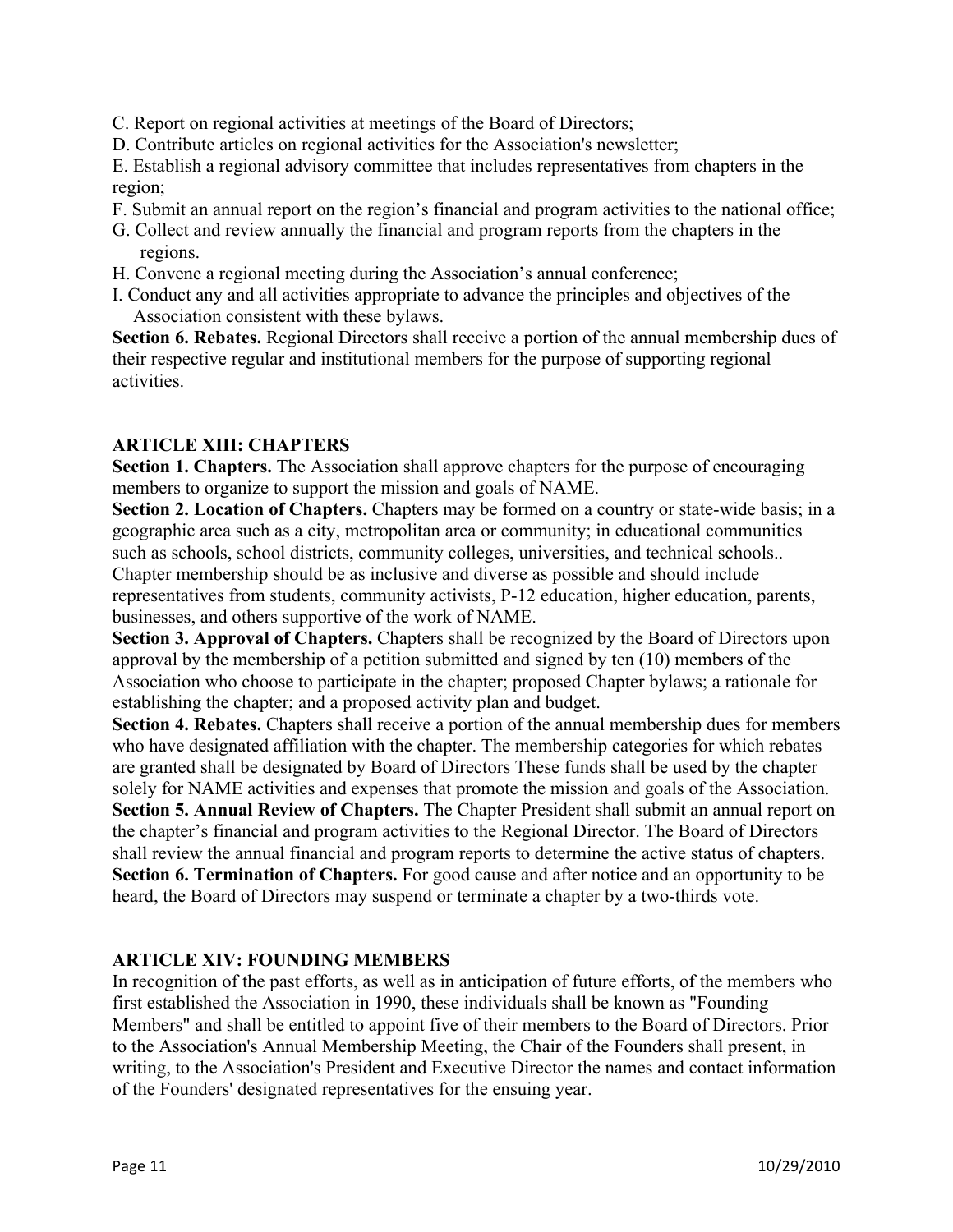### **ARTICLE XV: ADVISORY COUNCIL**

There shall be an Advisory Council to the Board of Directors. A member in good standing of the Association, appointed by the President, shall serve as the Chair of the Advisory Council. The Advisory Council shall be unlimited as to numbers, and shall be composed of Past Presidents and other members such as the Association's former officers, leading scholars and practitioners in the field of diversity and multicultural education, advocates of equity and social justice, community and national leaders, and such others persons as the President, with the approval of the Association's Board, shall designate. The purpose of the Advisory Council is to advise the Association on the status and progress of multicultural education, assist and identify critical issues for research and practice, and recommend projects, programs, and collaborations to advance the field. The President shall provide a reporting on how and when the Advisory Council is communicated with to the Board. A list of the Advisory Council shall be included on the Association's website.

### **ARTICLE XVI: FINANCES**

Section 1. The fiscal year of the Association shall begin on the first (1st) day of July and end on the thirtieth (30th) day of June in each year.

**Section 2.** The Association's Treasurer shall submit a new budget for the ensuing year to the Board of Directors for its review, approval and adoption.

**Section 3.** An accountant/bookkeeper/financial manager function shall be designated by the Executive Committee and approved by the Board. This function is subject to oversight of the Treasurer.

Section 3. The Association shall keep correct and complete books and records of all accounts and financial transactions; and shall keep minutes of the proceedings of the Board of Directors and of any committees authorized by the Board of Directors; and shall keep

a record of the names and addresses of all members.

**Section 4.** An annual audit of the Association's finances shall be conducted by an independent, professional auditor and a comprehensive report should be prepared and submitted by the Treasurer to the Board of Directors at the end of each fiscal year.

**Section 5.** Any contract or any other document that financially obligates the Association **must** be signed by the Treasurer (with prior authorization of the Executive Committee of the Board) with the exception of those designated by the Treasurer to be signed by her/his designee (which shall be noted in the minutes of the meeting during which any exceptions have been authorized). Any contract or other document that financially obligates the Association that does not have (1) the prior authorization of the Executive Committee of the Board **and** (2) is signed by the Treasurer shall be rendered null and void and shall not be recognized by the Association as a legally binding document or contract.

#### **ARTICLE XVII: EXECUTIVE DIRECTOR**

**Section 1.** The Executive Committee, with the approval of the Board, shall appoint and define the duties of an Executive Director, who shall serve at the pleasure of the Board, at a salary and for a term to be determined by the Board. The Executive Director shall manage the day to day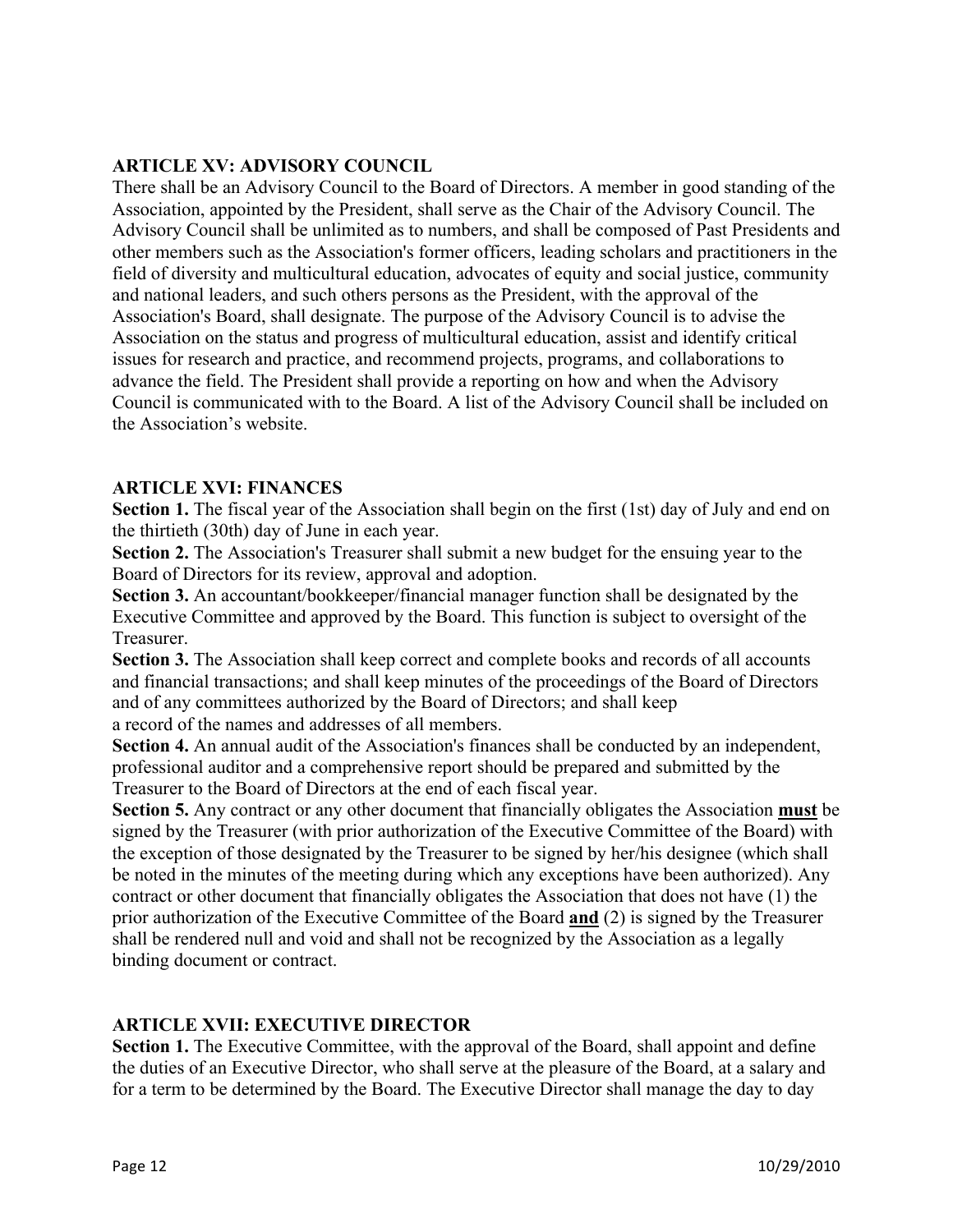operations of the Association, supervise the various activities of the Association, serve as a liaison between the Board and other entities, and perform other duties as outlined by the Board of Directors.

**Section 2.** The Executive Director shall attend all meetings of the Executive Committee and the Board of Directors and shall have a voice but, unless otherwise entitled to vote as a member of the Board of Directors, may not vote when so attending.

## **ARTICLE XVIII: INDEMNIFICATION**

Upon approval of a majority of disinterested members of the Board of Directors, Directors and Officers and former Directors and Officers of the Association may be indemnified for the expenses of defending actions arising against them by virtue of their being or having been such Director(s) or Officer(s), provided they are found not liable or, if found liable, acted in good faith or without reasonable cause to believe his or her conduct was unlawful.

## **ARTICLE XIX: AMENDMENTS TO THE BYLAWS**

These bylaws may be amended at any Annual or Special Meeting of the Association by a twothirds (2/3) vote of the members of the Association then present and eligible to vote, provided that notice of the proposed amendment or amendments shall have been provided to the membership at least fourteen (14) days in advance of the meeting. These bylaws may also be amended by mailing the proposed changes, and such amendment(s) to the bylaws, to the membership for their vote by signed and returned ballots. The Chair of the Bylaws Committee shall have the responsibility of directing and/or supervising preparation and mailing of the proposed amendment(s) to the membership, receive and tabulate the votes, and report the result to the Board of Directors. Proposed amendent(s) may be provided to the membership electronically. The returned votes of the membership must remain accessible for one (1) year for verification by any members of the Board of Directors, any member of the Association, and/or any official organization.